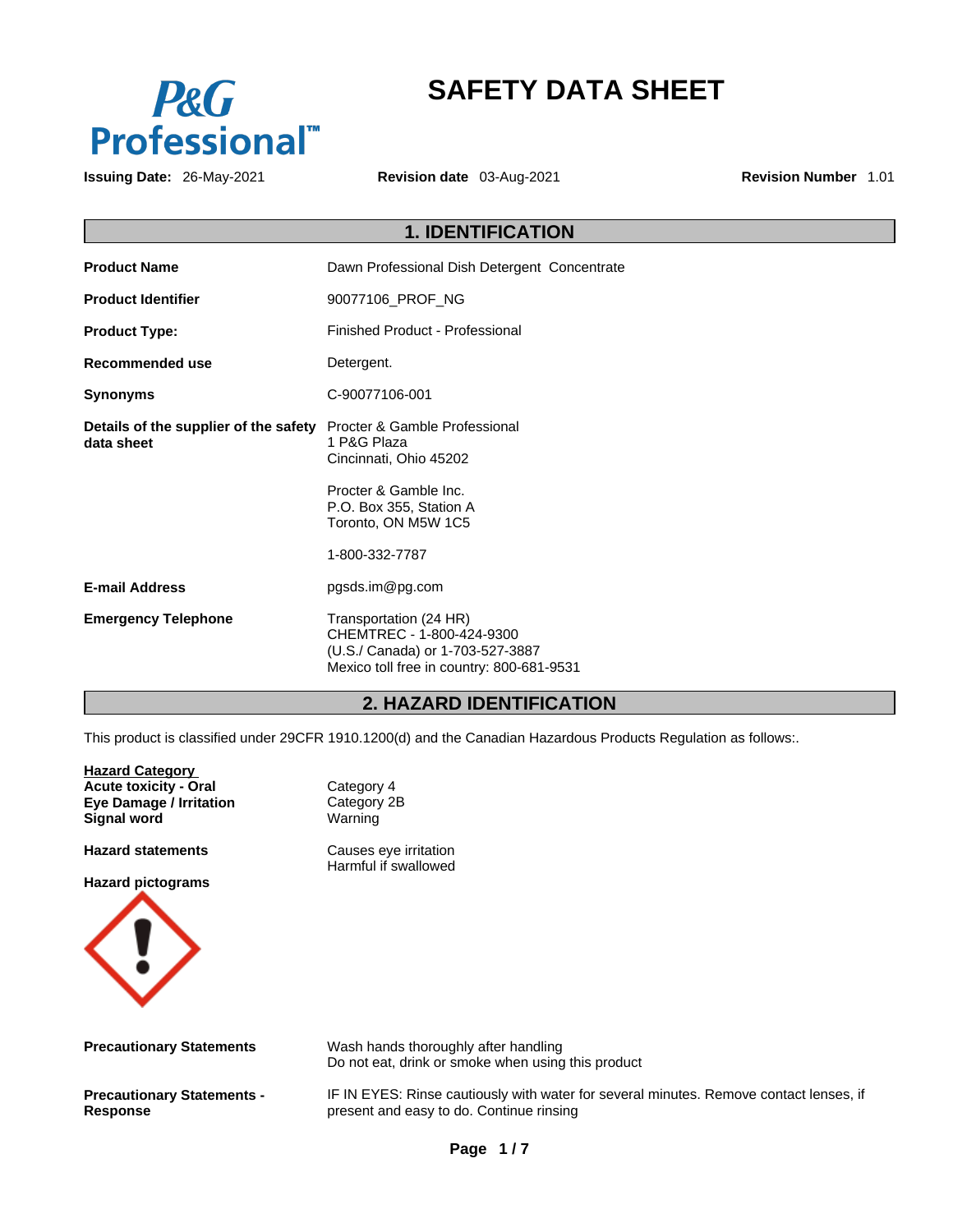If eye irritation persists: Get medical advice/attention IF SWALLOWED: Rinse with plenty of water Drink 1 or 2 glasses of water Call a POISON CENTER or doctor/physician if you feel unwell

#### **Precautionary Statements - Storage** None

**Precautionary Statements - Disposal**Dispose of contents/container to an approved waste disposal plant Dispose of contents/containers in accordance with local regulations

### **3. COMPOSITION/INFORMATION ON INGREDIENTS**

#### **Ingredients are listed according to 29CFR 1910.1200 Appendix D and the Canadian Hazardous Products Regulation**

| <b>Chemical Name</b>                                     | <b>Synonyms</b>                                             | <b>Trade Secret</b> | <b>CAS No</b> | Weight-% |
|----------------------------------------------------------|-------------------------------------------------------------|---------------------|---------------|----------|
| Sulfuric acid, mono-C10-16-alkyl<br>esters, sodium salts | Sulfuric acid,<br>mono-C10-16-alkyl<br>esters, sodium salts | Yes                 | 68585-47-7    | $7 - 13$ |
| Lauramine Oxide                                          | Lauramine Oxide                                             | Yes                 | 70592-80-2    | $1 - 5$  |
| C9-11 Pareth-n                                           | Alcohols, C9-11,<br>ethoxylated                             | Yes                 | 68439-46-3    | $1 - 5$  |
| Deceth-n                                                 | Poly(oxy-1,2-ethanediyl),<br>alpha-decyl-omega-hydr         | Yes                 | 26183-52-8    | $1 - 5$  |
|                                                          | OXV-                                                        |                     |               |          |

**Additional information** Actual concentrations withheld as trade secret in accordance with Canadian HPR

### **4. FIRST AID MEASURES**

#### **Description of first aid measures**

| Eye contact                                                                    | Rinse with plenty of water. Get medical attention immediately if irritation persists.                                       |  |
|--------------------------------------------------------------------------------|-----------------------------------------------------------------------------------------------------------------------------|--|
| <b>Skin contact</b>                                                            | Rinse with plenty of water. Call a physician if irritation develops and persists.                                           |  |
| <b>Ingestion</b>                                                               | Rinse mouth. Drink 1 or 2 glasses of water. Do NOT induce vomiting. Get medical attention<br>immediately if symptoms occur. |  |
| <b>Inhalation</b>                                                              | Move to fresh air. If symptoms persist, call a physician.                                                                   |  |
| Most important symptoms/effects, May cause eye irritation<br>acute and delayed |                                                                                                                             |  |
| Indication of any immediate medical attention and special treatment needed     |                                                                                                                             |  |

**Notes to Physician** Treat symptomatically.

# **5. FIRE-FIGHTING MEASURES**

| Suitable extinguishing media     | Dry chemical, CO2, alcohol-resistant foam or water spray.                           |
|----------------------------------|-------------------------------------------------------------------------------------|
| Unsuitable Extinguishing Media   | None.                                                                               |
| <b>Special hazard</b>            | None known.                                                                         |
| Special protective equipment for | As in any fire, wear self-contained breathing apparatus pressure-demand, MSHA/NIOSH |
|                                  |                                                                                     |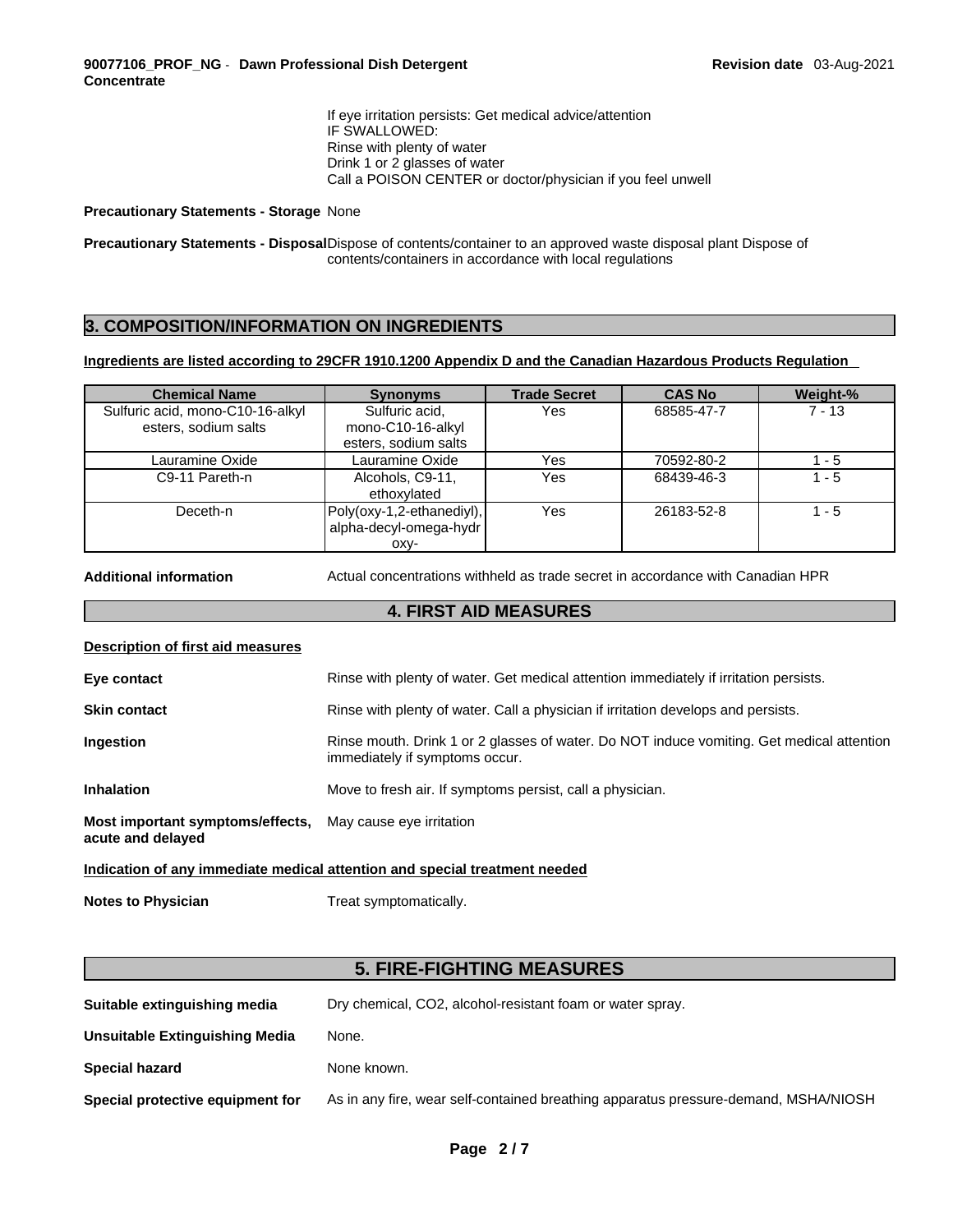**fire-fighters** (approved or equivalent) and full protective gear.

**Specific hazards arising from the chemical** None.

# **6. ACCIDENTAL RELEASE MEASURES**

|                                                              | Personal precautions, protective equipment and emergency procedures                                                                                                                                                                   |
|--------------------------------------------------------------|---------------------------------------------------------------------------------------------------------------------------------------------------------------------------------------------------------------------------------------|
| <b>Personal precautions</b>                                  | Use personal protective equipment as required. Do not get in eyes, on skin, or on clothing.                                                                                                                                           |
| Advice for emergency responders                              | Use personal protective equipment as required.                                                                                                                                                                                        |
| <b>Environmental precautions</b>                             | Should not be released into the environment                                                                                                                                                                                           |
| Methods and material for containment and cleaning up         |                                                                                                                                                                                                                                       |
| <b>Methods for containment</b>                               | Absorb with earth, sand or other non-combustible material and transfer to containers for<br>later disposal.                                                                                                                           |
| Methods for cleaning up                                      | Contain spillage, and then collect with non-combustible absorbent material, (e.g. sand,<br>earth, diatomaceous earth, vermiculite) and place in container for disposal according to<br>local / national regulations (see section 13). |
|                                                              | 7. HANDLING AND STORAGE                                                                                                                                                                                                               |
| <b>Precautions for safe handling</b>                         |                                                                                                                                                                                                                                       |
| Advice on safe handling                                      | Use personal protective equipment as required. Keep container closed when not in use.<br>Never return spills in original containers for re-use. Keep out of the reach of children.                                                    |
| Conditions for safe storage, including any incompatibilities |                                                                                                                                                                                                                                       |
| <b>Storage Conditions</b>                                    | Keep containers tightly closed in a dry, cool and well-ventilated place.                                                                                                                                                              |
| Incompatible products                                        | None known.                                                                                                                                                                                                                           |
|                                                              | 8. EXPOSURE CONTROLS/PERSONAL PROTECTION                                                                                                                                                                                              |
| <b>Control parameters</b>                                    |                                                                                                                                                                                                                                       |
| <b>Exposure Guidelines</b>                                   | No exposure limits noted for ingredient(s).                                                                                                                                                                                           |
| <b>Appropriate engineering controls</b>                      |                                                                                                                                                                                                                                       |
| <b>Engineering Measures</b>                                  | Distribution, Workplace and Household Settings:<br>Ensure adequate ventilation                                                                                                                                                        |
|                                                              | <b>Product Manufacturing Plant (needed at Product-Producing Plant ONLY):</b><br>Where reasonably practicable this should be achieved by the use of local exhaust<br>ventilation and good general extraction                           |
| <b>Personal Protective Equipment</b>                         |                                                                                                                                                                                                                                       |
| <b>Eye Protection</b>                                        | Distribution, Workplace and Household Settings:<br>No special protective equipment required                                                                                                                                           |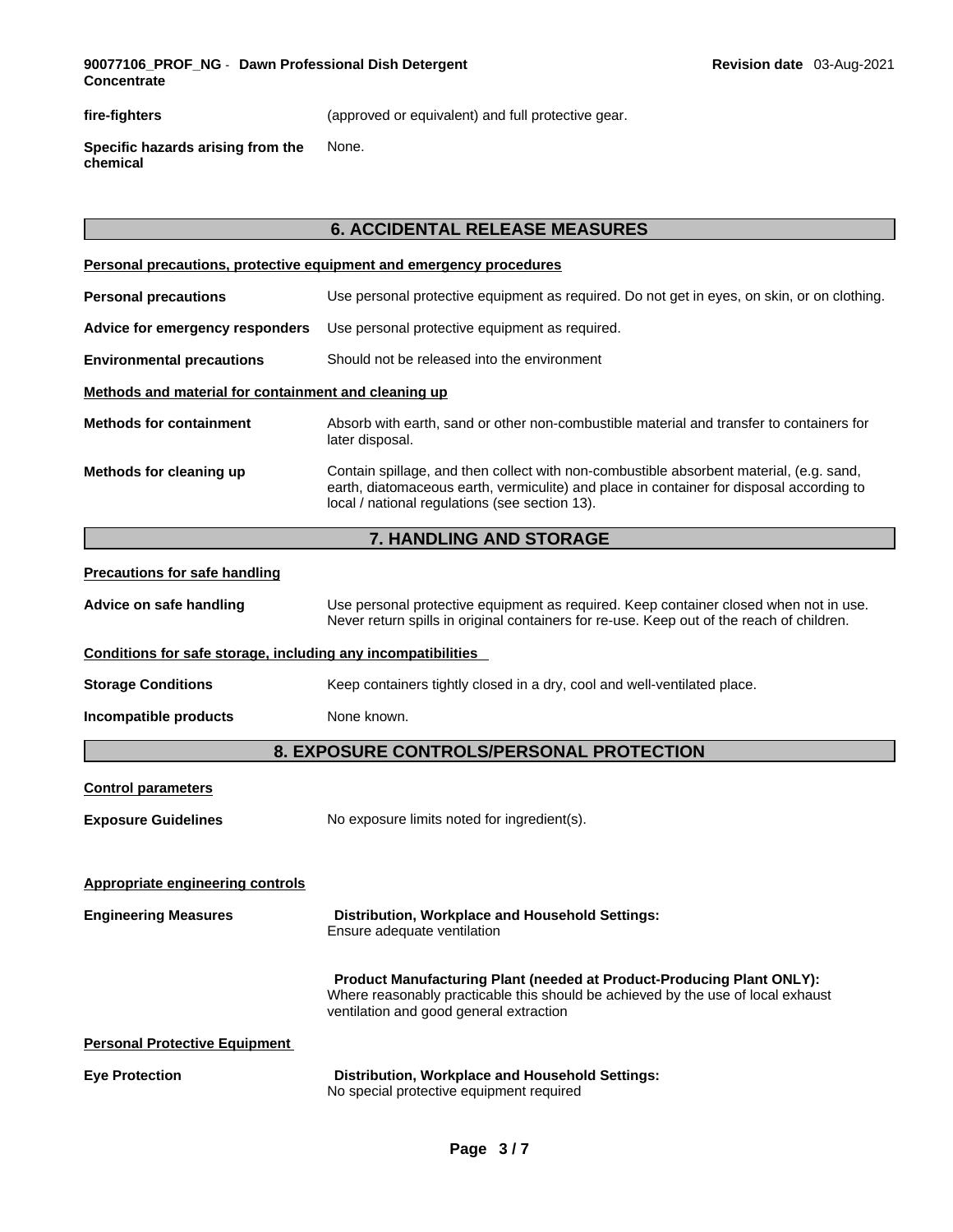**90077106\_PROF\_NG** - **Dawn Professional Dish Detergent Concentrate** 

|                                 | <b>Product Manufacturing Plant (needed at Product-Producing Plant ONLY):</b><br>Use appropriate eye protection    |
|---------------------------------|-------------------------------------------------------------------------------------------------------------------|
| <b>Hand Protection</b>          | Distribution, Workplace and Household Settings:<br>No special protective equipment required                       |
|                                 | <b>Product Manufacturing Plant (needed at Product-Producing Plant ONLY):</b><br>Protective gloves                 |
| <b>Skin and Body Protection</b> | Distribution, Workplace and Household Settings:<br>No special protective equipment required                       |
|                                 | <b>Product Manufacturing Plant (needed at Product-Producing Plant ONLY):</b><br>Wear suitable protective clothing |
| <b>Respiratory Protection</b>   | Distribution, Workplace and Household Settings:<br>No special protective equipment required                       |

**Product Manufacturing Plant (needed at Product-Producing Plant ONLY):** In case of inadequate ventilation wear respiratory protection

### **9. PHYSICAL AND CHEMICAL PROPERTIES**

**Physical state**<br> **Appearance** Clear blue Appearance<br>Odor **Odor**<br> **Odor threshold**<br> **Odor threshold COD** 

**No information available** 

| <b>Property</b>                   | Values                   | Remarks |
|-----------------------------------|--------------------------|---------|
| рH                                | 9.2                      |         |
| Melting point / freezing point    | No information available |         |
| Initial boiling point and boiling | > 35 °C / 95 °F          |         |
| range                             |                          |         |
| <b>Flash point</b>                | > 94 °C / > 201.2 °F     |         |
| <b>Evaporation rate</b>           | No information available |         |
| <b>Flammability</b>               | No information available |         |
| <b>Flammability Limit in Air</b>  |                          |         |
| Upper flammability or explosive   | No information available |         |
| limits                            |                          |         |
| Lower flammability or explosive   | No information available |         |
| limits                            |                          |         |
| Vapor pressure                    | No information available |         |
| Relative vapor density            | No information available |         |
| <b>Relative density</b>           | No information available |         |
| <b>Water solubility</b>           | No information available |         |
| <b>Partition coefficient</b>      | No information available |         |
| <b>Autoignition temperature</b>   | No information available | ٠       |
| Decomposition temperature         | No information available |         |
| <b>Viscosity</b>                  | No information available |         |

# **10. STABILITY AND REACTIVITY**

| <b>Reactivity</b>        | None under normal use conditions.        |
|--------------------------|------------------------------------------|
| <b>Stability</b>         | Stable under normal conditions.          |
| Hazardous polymerization | Hazardous polymerization does not occur. |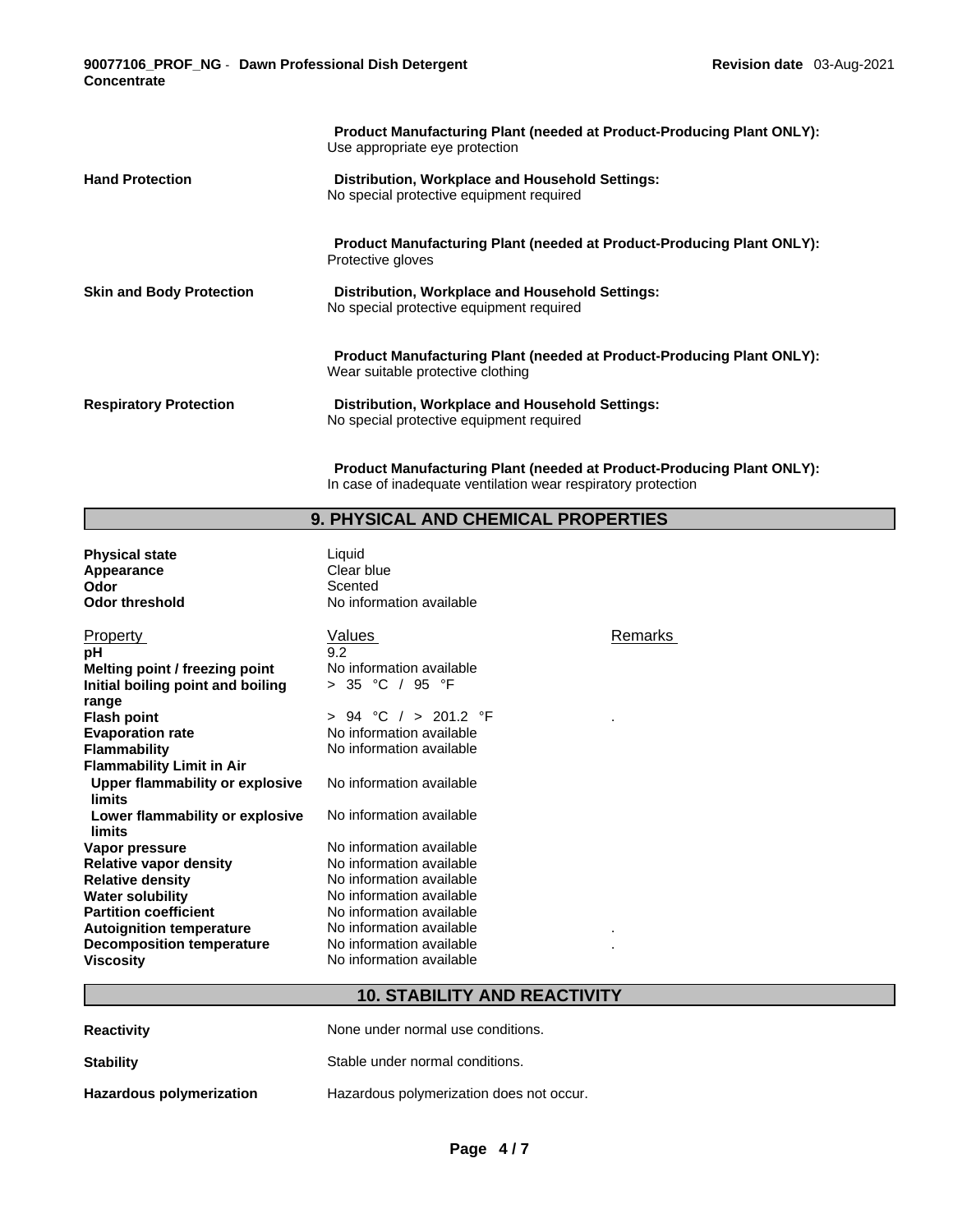**90077106\_PROF\_NG** - **Dawn Professional Dish Detergent Concentrate** 

| <b>Hazardous Reactions</b> | None under normal processing. |
|----------------------------|-------------------------------|
| <b>Conditions to Avoid</b> | None under normal processing. |
| Incompatible materials     | None in particular.           |

**Hazardous decomposition products** None under normal use conditions.

## **11. TOXICOLOGICAL INFORMATION**

#### **Product Information Information on likely routes of exposure**

| <b>Inhalation</b>   | No known effect.             |
|---------------------|------------------------------|
| <b>Skin contact</b> | No known effect.             |
| <b>Ingestion</b>    | May be harmful if swallowed. |
| Eye contact         | Irritating to eyes.          |

#### **Delayed and immediate effects as well as chronic effects from short and long-term exposure**

| <b>Acute toxicity</b>             | May be harmful if swallowed. |
|-----------------------------------|------------------------------|
| <b>Skin corrosion/irritation</b>  | No known effect.             |
| Serious eye damage/eye irritation | Irritating to eyes.          |
| <b>Skin sensitization</b>         | No known effect.             |
| <b>Respiratory sensitization</b>  | No known effect.             |
| Germ cell mutagenicity            | No known effect.             |
| <b>Reproductive toxicity</b>      | No known effect.             |
| <b>Developmental toxicity</b>     | No known effect.             |
| <b>STOT - single exposure</b>     | No known effect.             |
| <b>STOT - repeated exposure</b>   | No known effect.             |
| <b>Aspiration hazard</b>          | No known effect.             |
| Carcinogenicity                   | No known effect.             |

#### **Component Information**

| <b>Chemical Name</b> | CAS No     | Oral LD50                  | <b>Dermal LD50</b>        | <b>LC50</b><br><b>Inhalation</b> |
|----------------------|------------|----------------------------|---------------------------|----------------------------------|
| C9-11<br>Pareth-n    | 68439-46-3 | 300<br>2000.<br>) ma/ka bw | 2000<br>) ma/ka bw<br>zuu |                                  |
| Jeceth-n             | 26183-52-8 | 300 ma/ka                  | 2000 ma/ka                |                                  |

# **12. ECOLOGICAL INFORMATION**

#### **Ecotoxicity**

The product is not expected to be hazardous to the environment.

| Persistence and degradability    | No information available. |
|----------------------------------|---------------------------|
| <b>Bioaccumulative potential</b> | No information available. |
| <b>Mobility</b>                  | No information available. |
| Other adverse effects            | No information available. |
|                                  |                           |

# **13. DISPOSAL CONSIDERATIONS**

#### **Waste treatment methods**

| Waste from Residues/Unused | Disposal should be in accordance with applicable regional, national and local laws and |
|----------------------------|----------------------------------------------------------------------------------------|
| <b>Products</b>            | regulations.                                                                           |
| Contaminated packaging     | Disposal should be in accordance with applicable regional, national and local laws and |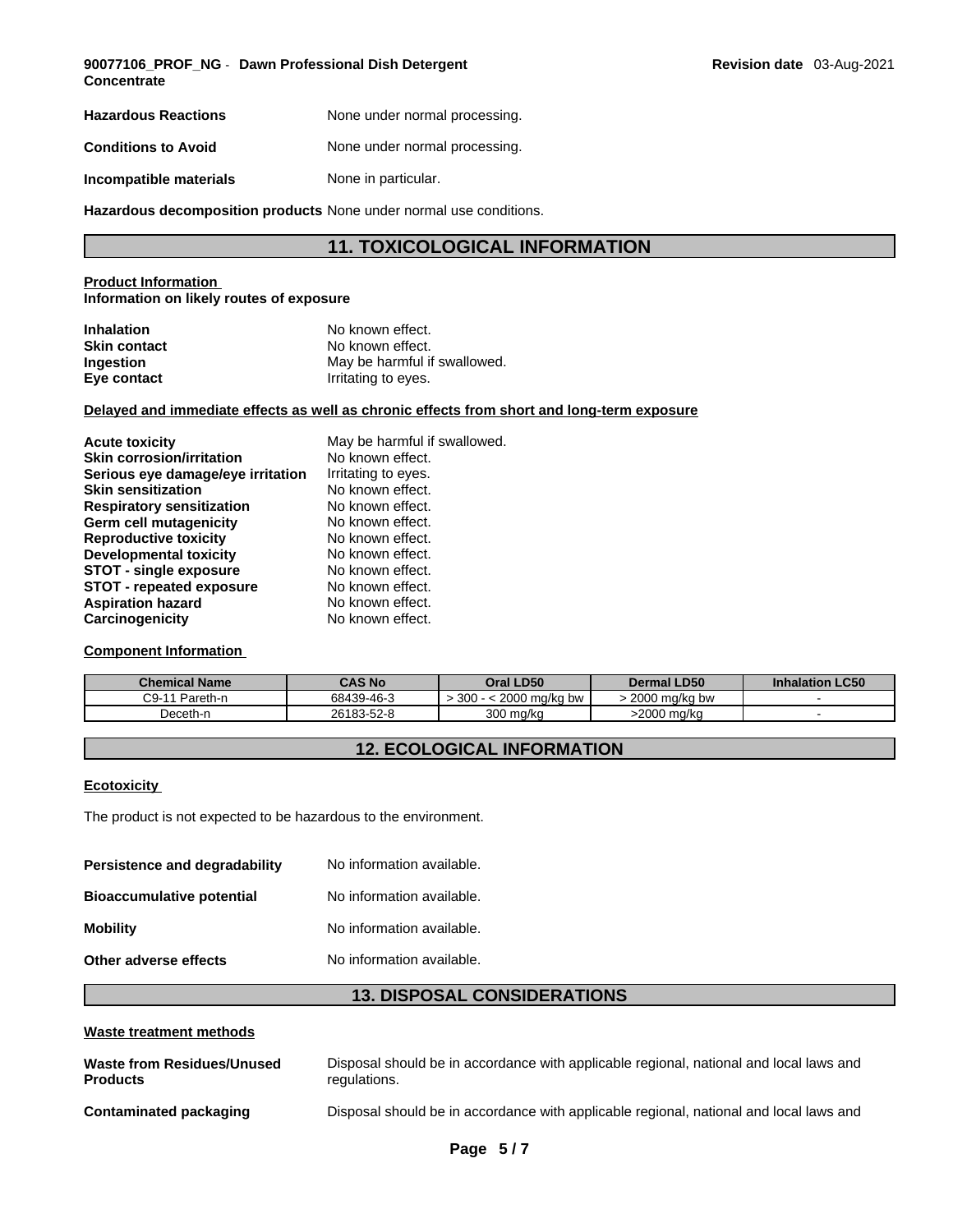regulations.

**California Hazardous Waste Codes** 331 **(non-household setting)**

**14. TRANSPORT INFORMATION** 

| <b>DOT</b>  | Not regulated |
|-------------|---------------|
| <b>IMDG</b> | Not regulated |
| <b>IATA</b> | Not regulated |

# **15. REGULATORY INFORMATION**

#### **U.S. FEDERAL REGULATIONS**

#### **CERCLA**

This material, as supplied, does not contain any substances regulated as hazardous substances under the Comprehensive Environmental Response Compensation and Liability Act (CERCLA) (40 CFR 302) or the Superfund Amendments and Reauthorization Act (SARA) (40 CFR 355). There may be specific reporting requirements at the local, regional, or state level pertaining to releases of this material.

#### **Clean Air Act,Section 112 Hazardous Air Pollutants (HAPs) (see 40 CFR 61)**

This product does not contain any substances regulated as hazardous air pollutants (HAPS) under Section 112 of the Clean Air Act Amendments of 1990.

#### **Clean Water Act**

This product does not contain any substances regulated as pollutants pursuant to the Clean Water Act (40 CFR 122.21 and 40 CFR 122.42).

#### **U.S. State Regulations (RTK)**

This product does not contain any substances regulated by state right-to-know regulations.

#### **California Proposition 65**

This product is not subject to warning labeling under California Proposition 65.

#### **International Inventories**

#### **United States**

All intentionally-added components of this product(s) are listed on the US TSCA Inventory

#### **Canada**

This product is in compliance with CEPA for import by P&G

#### **Legend**

United States Toxic Substances Control Act Section 8(b) Inventory (TSCA)  **CEPA** - Canadian Environmental Protection Act